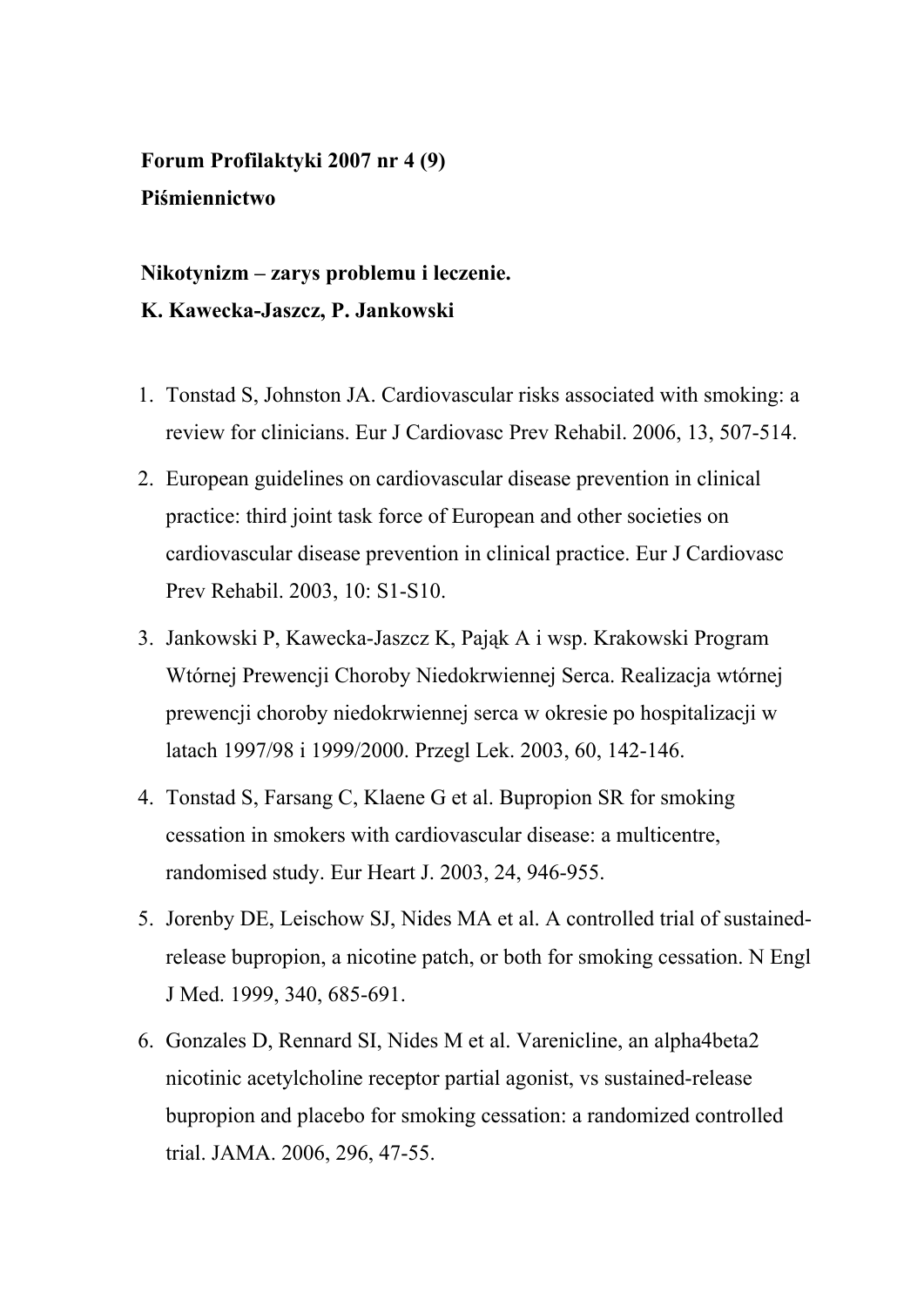- 7. Barone-Adesi F, Vizzini L, Merletti F et al. Short-term effects of Italian smoking regulation on rates of hospital admission for acute myocardial infarction. Eur Heart J. 2006, 27, 2468-2472.
- 8. Hanewinkel R, Sargent JD. Exposure to smoking in popular contemporary movies and youth smoking in Germany. Am J Prev Med. 2007, 32, 466- 473.
- 9. Rutkowski M, Zdrojewski T, Bandosz P i wsp. Screening for major cardiovascular risk factors among Members of Polish Parliament as a continuation of health marketing for effective cardiovascular prevention in Poland. Warsaw, May 2006. Kardiol Pol. 2007, 65, 486-492.

### **Dane epidemiologiczne dotyczące nikotynizmu w Polsce**

### **dr n. med. Tomasz Zdrojewski**

1. Zdrojewski T., Chwojnicki K., Bandosz P.: Distribution of C-reactive protein and its relation to arterial hypertension in a country representing a high-risk region for cardiovascular diseases. Blood Press. 2006;15(1):20-6

## **Zniekształcone myślenie w uzależnieniu od tytoniu**

## **Mgr Marta Irena Porębiak, Prof. dr hab. n. med. Witold Zatoński**

- 1. Porębiak, M., Smolińska, A. (2007). Fakty i mity dotyczące chorób nowotworowych. Wystąpienie podczas 9 Ogólnopolskiej Konferencji Psychoonkologicznej, Gdańsk, 1-2 czerwca 2007.
- 2. Greenwald, A. G. (1980). The totalitarian ego: Fabrication and revision of personal history. American Psychologist, 35, 603-618.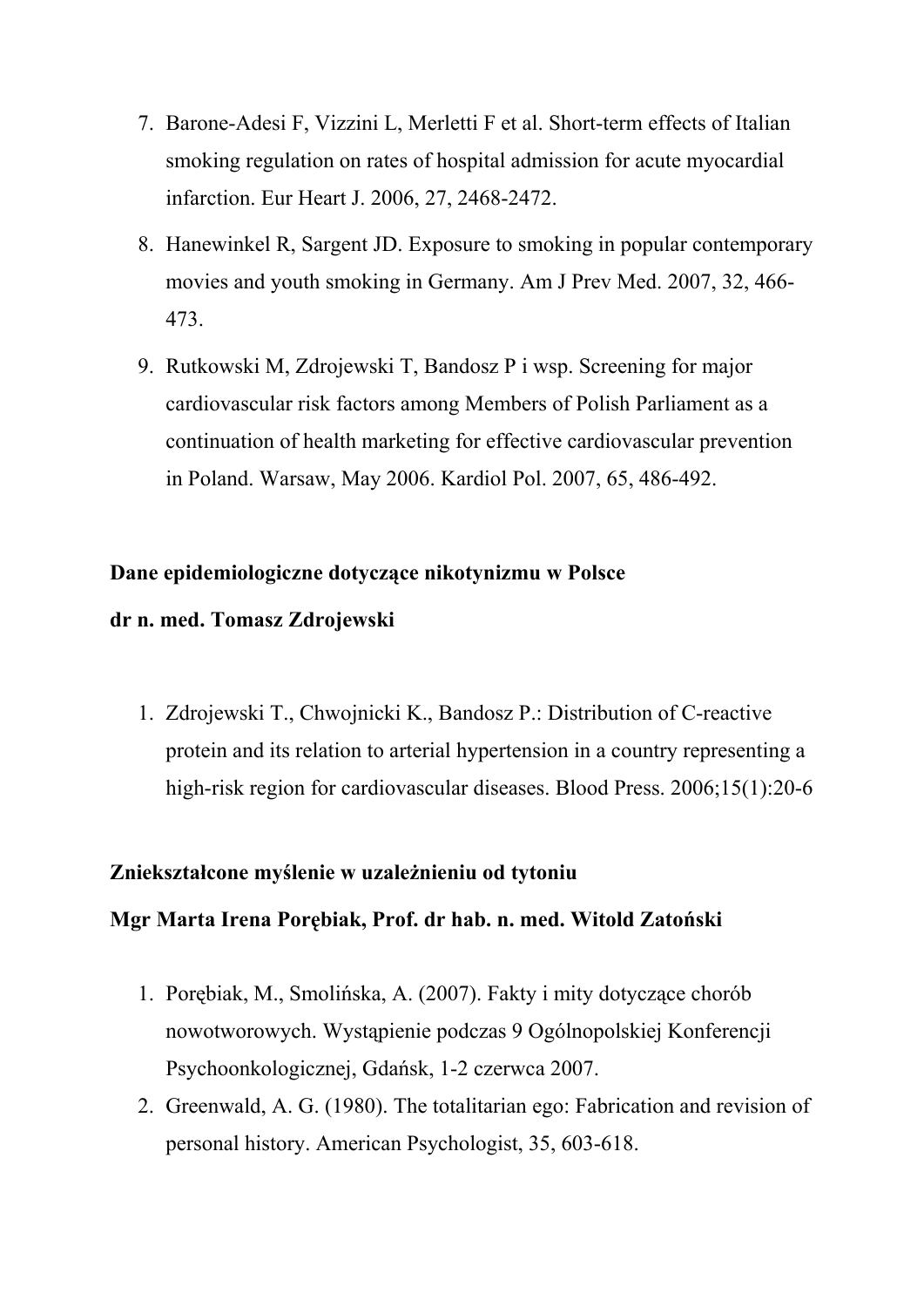**Bierne i aktywne palenie upośledza biologiczną aktywność śródbłonkowych komórek macierzystych w naprawie funkcji śródbłonka** 

#### **Prof. dr hab. n. farm. Marek Naruszewicz**

1. Naruszewicz M (red.): Kardiologia zapobiegawcza II. eMKa, Warszawa 2007.

## **Palenie tytoniu a zaburzenia hemostazy prof. dr hab. n. med. Anetta Undas**

- 1. MacCallum PK. Markers of hemostasis and systemic inflammation in heart disease and atherosclerosis in smokers. Proc Am Thorac Soc 2004;2:34-43.
- 2. Koenig W. Fibrin(ogen) in cardiovascular disease: an update. Thromb Haemost. 2003;89:601-9.
- 3. Hung J, Lam JYT, Lacoste L, Letchacovski G. Cigarette smoking acutely increases platelet thrombus formation in patients with coronary artery disease taking aspirin. Circulation. 1995;92:2432-6.
- 4. Fernandez JA, Gruber A, Heeb MJ, Griffin JH. Protein C pathway impairment in nonsymptomatic cigarette smokers. Blood Cells Mol Dis. 2002;29:73-82.
- 5. Newby DE, Wright RA, Labinjoh C, et al. Endothelial dysfunction, impaired endogenous fibrinolysis, and cigarette smoking. A mechanism for arterial thrombosis and myocardial infarction. Circulation. 1999;99:1411-1415.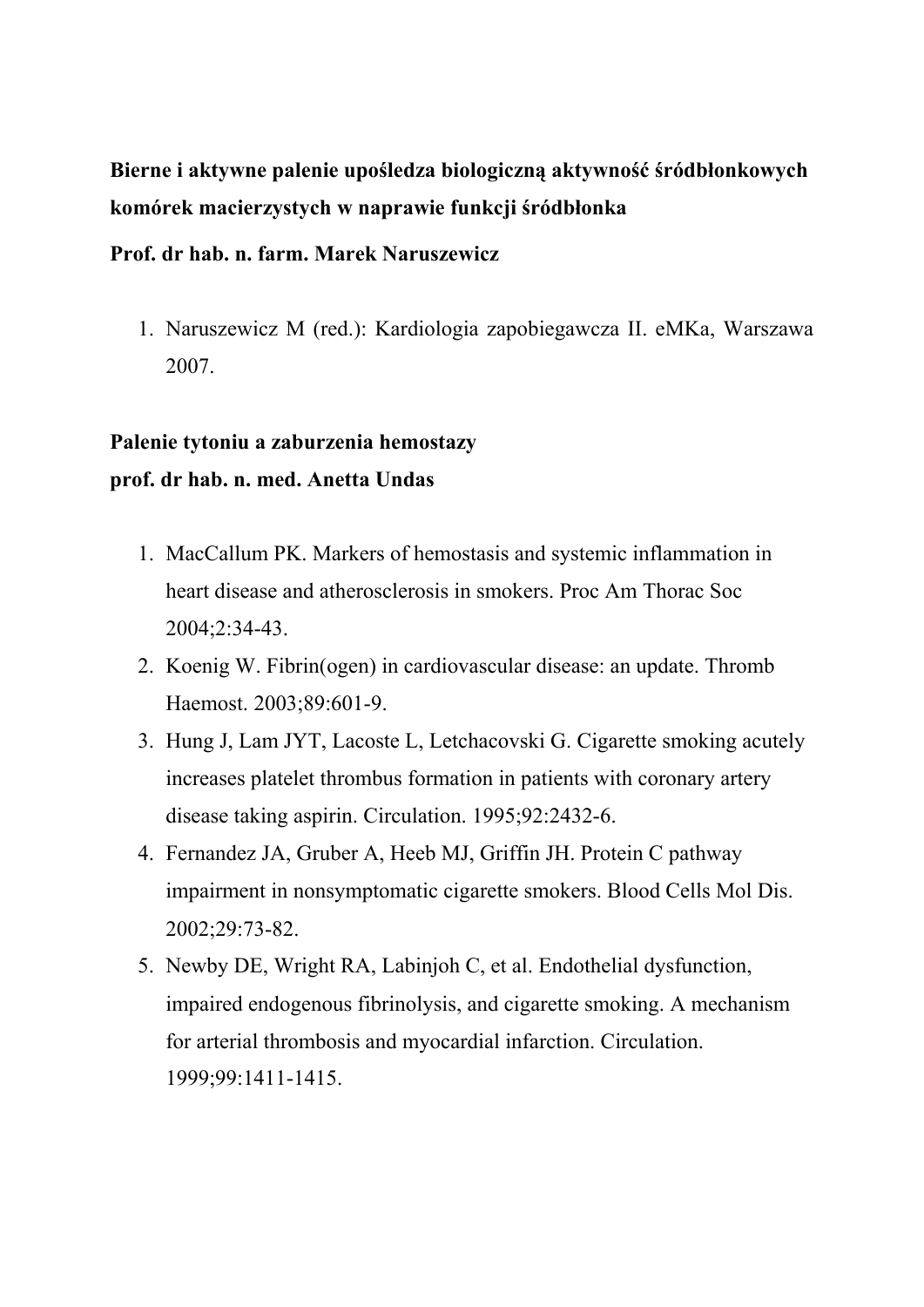- 6. Simpson AJ, Gray RS, Moore NR, Booth NA. The effects of chronic smoking on the fibrinolytic potential of plasma and platelets. Br J Haematol. 1997;97:208-13.
- 7. Scott EM, Ariens RA, Grant PJ. Genetic and environmental determinants of fibrin structure and function: relevance to clinical disease. Arterioscler Thromb Vasc Biol 2004;24:1558-66.
- 8. Benowitz NL, Fitzgerald GA, Wilson M, Zhang Q. Nicotime effects on eicosanoid formation and hemostatic function: comparison of transdermal nicotine and cigarette smoking. J Am Coll Cardiol. 1993;22:1159-67.

## **Palenie tytoniu a rozwój i postęp przewlekłych powikłań cukrzycy dr n. med. Elżbieta Kozek**

- 1. Al-Delaimy WK, Willett WC, Manson JE, Speizer FE, Hu FB, Smoking and mortality among women with type 2 diabetes: The Nurses' Health Study cohort. Diabetes Care. 2001, 24: 2043-8.
- 2. Poulsen PL, Ebbehøj E, Hansen KW, Mogensen CE. Effects of smoking on 24-h ambulatory blood pressure and autonomic function in normoalbuminuric insulin-dependent diabetes mellitus patients. Am J Hypertens. 1998, 11: 1093-9 .
- 3. Mühlhauser I, Bender R, Bott U, Jörgens V, Grüsser M, Wagener W, Overmann H, Berger M., Cigarette smoking and progression of retinopathy and nephropathy in type 1 diabetes. Diabet Med. 1996, 13: 536-43.
- 4. De Cosmo S, Lamacchia O, Rauseo A, Viti R, Gesualdo L, Pilotti A, Trischitta V, Cignarelli M. Cigarette smoking is associated with low glomerular filtration rate in male patients with type 2 diabetes. Diabetes Care. 2006; 29: 2467-70.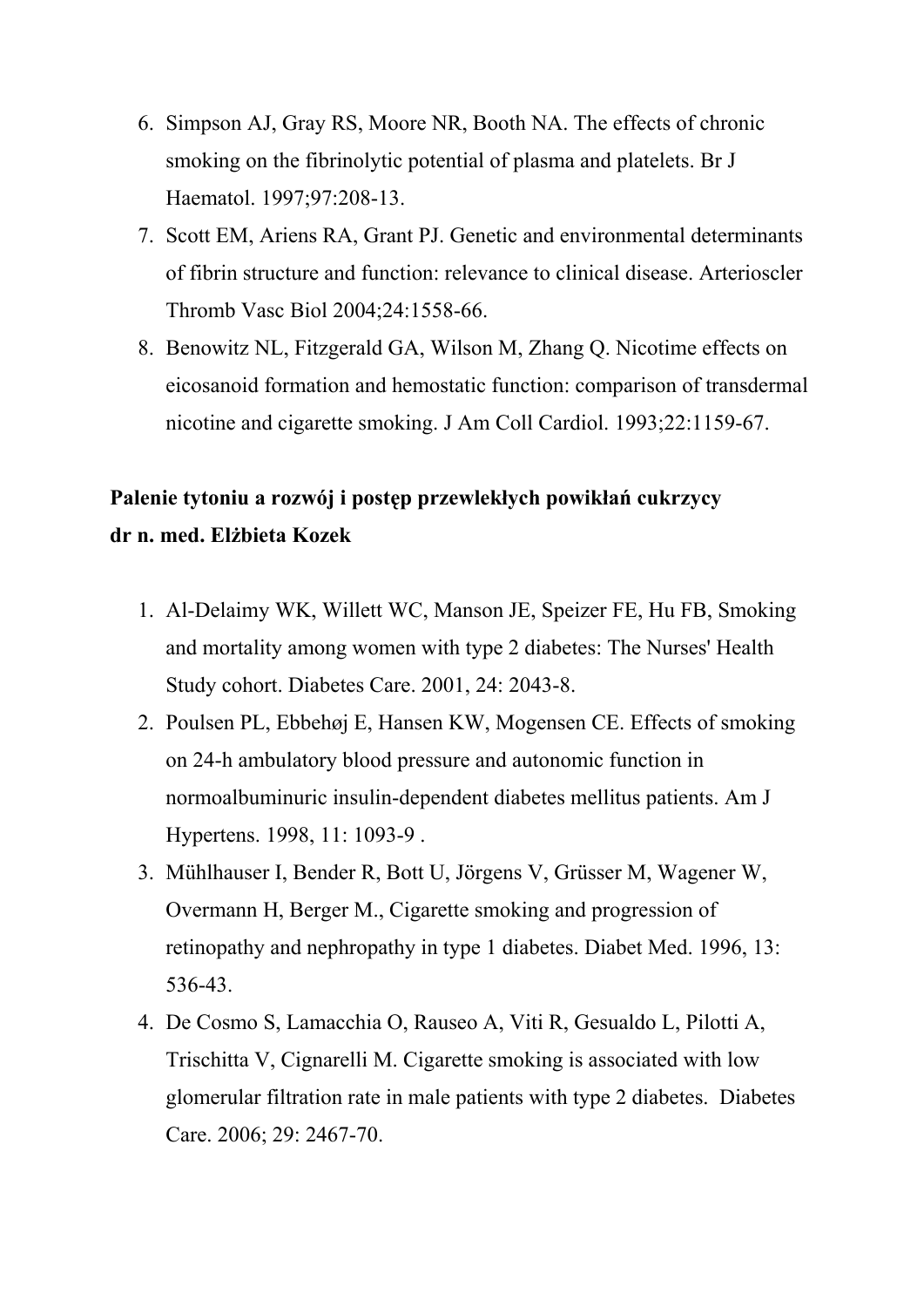- 5. Orth SR, Schroeder T, Ritz E, Ferrari P. Effects of smoking on renal function in patients with type 1 and type 2 diabetes mellitus. Nephrol Dial Transplant. 2005; 20: 2414-9.
- 6. Stratton IM, Kohner EM, Aldington SJ, Turner RC, Holman RR, Manley SE, Matthews DR. UKPDS 50: risk factors for incidence and progression of retinopathy in Type II diabetes over 6 years from diagnosis. Diabetologia. 2001;44:156-63.
- 7. Weitzman M, Cook S, Auinger P, Florin TA, Daniels S, Nguyen M, Winickoff JP. Tobacco smoke exposure is associated with the metabolic syndrome in adolescents. Circulation. 2005;112: 862-9.
- 8. Manson JE, Ajani UA, Liu S, Nathan DM, Hennekens CH. A prospective study of cigarette smoking and the incidence of diabetes mellitus among US male physicians. Am J Med. 2000;109: 538-42.
- 9. Zalecenia kliniczne dotyczące postępowania u chorych na cukrzycę, Stanowisko Polskiego Towarzystwa Diabetologicznego, Diabetologia Praktyczna, 2007, 8, supl. A

# **Otępienie – nikotyna zapobiega czy przyspiesza? prof. dr hab. n. med. Grzegorz Opala, dr Joanna Siuda**

- 1. Jones GMM, Sahakian BJ, Levy R, Warburton DM, Gray JA. Effects of acute subcutaneous nicotine on attention, information processing and short-term memory in Alzheimer's disease. Psychopharmacology 1992;**108**:485-94.
- 2. Wilson AL, Langley LK, Monley J, Bauer T, Rottunda S, McFalls E, Kovera C, McCarten JR. Nicotine patches in Alzheimer's disease: pilot study on learning, memory, and safety. Pharmacology and Biochemistry of Behavior 1995;51(2-3):509-145.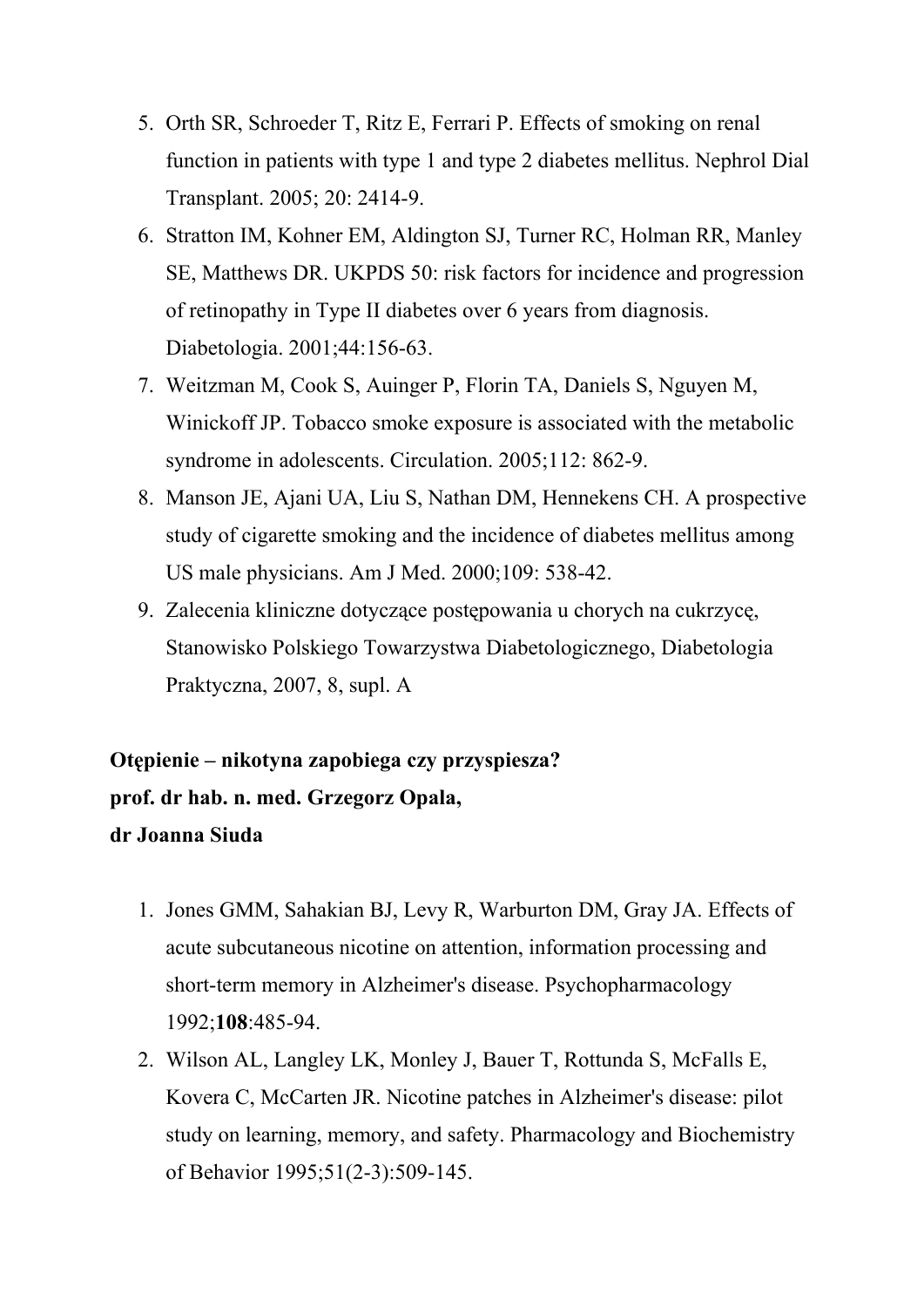- 3. Newhouse PA, Sunderland T, Narang PK, Mellow AM, Fertig JB, Lawlor BA, Murphy DL. Neuroendocrin, physiologic, and inpatients with Alzheimer's disease. Psychoneuroendocrinology 1990;15(5-6):471-84
- 4. Brayne C. Smoking and the brain. British Medical Journal 2000;320,7242.
- 5. Connelly PJ, Prentice NP. Current smoking and response to cholinesterase inhibitor therapy in Alzheimer's disease. Dementia and Geriatric Cognitive Disorders 2005;19:11-14.
- 6. Court JA, Johnson M, Religa D, Keverne J, Kalaria R, Jaros E, McKeith IG, Perry R, Naslund J, Perry EK. Attenuation of Abeta deposition in the entorhinal cortex of normal elderly individuals associated with tobacco smoking [Attenuation of Abeta deposition in the entorhinal cortex of normal elderly individuals associated with tobacco smoking]. Neuropathol Appl Neurobiol 2005;31(5):522-35
- 7. Ott A, Slooter AJ, Hofman A, van Harskamp F, Witteman JC, Van Broeckhoven C, van Duijn CM, Breteler MM. Smoking and risk of dementia and Alzheimer's disease in a population-based cohort study: the Rotterdam Study. Lancet 1998;351(9119):1840-1843
- 8. van Duijn CM, Havekes LM, Broeckhoven CV, de Knijff P, Hofman A. Apolipoprotein E genotype and association between smoking and early onset Alzheimer's disease [Apolipoprotein E genotype and association between smoking and early onset Alzheimer's disease]. Br Med J 1995;310:627-31
- 9. Doll R, Peto R, Boreham, Sutherland I. Smoking and dementia in male British doctors: prospective study. British Medical Journal 2000;320:1097-1102
- 10.Launer LJ, Andersen K, Dewey ME, Letenneur L, Ott A, Amaducci LA, Brayne C, Copeland JR, Dartigues JF, Kragh-Sorensen P, Lobo A, Martinez-Lage JM, Stijnen T, Hofman A). Rates and risk factors for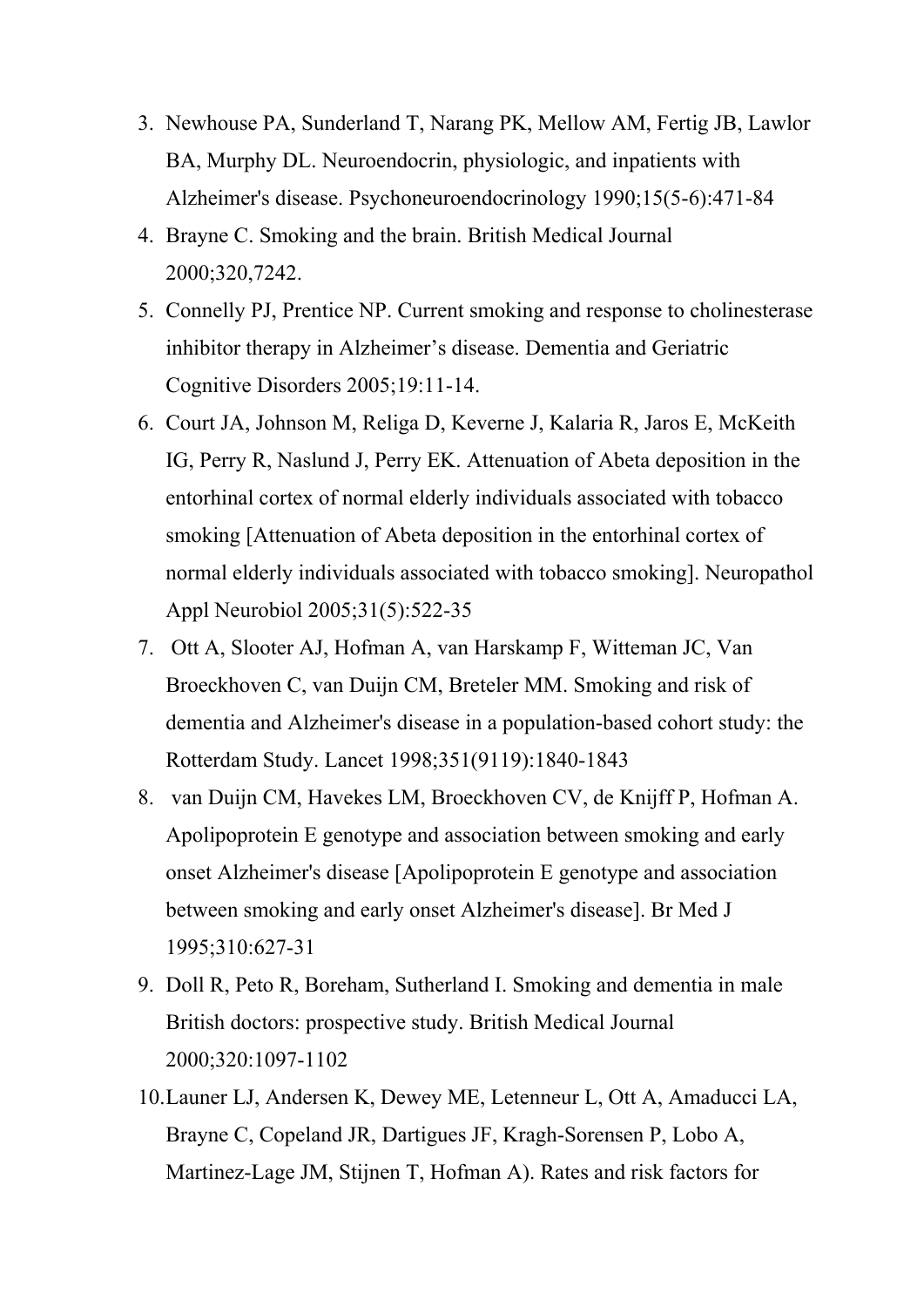dementia and Alzheimer's disease: results from EURODEM Incidence Research Group and Work Groups. European Studies of Dementia. Neurology 1999;52(1):78-84

- 11.Shaji S, Promodu K, Abraham T, Roy KJ, Verghese A. An epidemiological study of dementia in a rural community in Kerala, India. British Journal of Psychiatry 1996;168(6):745-9.
- 12.Tyas SL, White LR, Petrovitch H, Webster RG, Foley DJ, Heimovitz HK, Launer LJ. Mid-life smoking and late-life dementia: the Honolulu-Asia aging study. Neurobiol Aging 2003;24(4):589-596
- 13.Aggarwal NT, Bienias JL, Bennett DA, Wilson RS, Morris MC, Schneide JA, Shah RC, Evans DA. The relation of cigarette smoking to incident Alzheimer's disease in a biracial urban community. Neuroepidemiology 2006;26(3):140-146
- 14.Anstey KJ, von Sanden C, Salim A, O'Kearney R. Smoking as a risk factor for dementia and cognitive decline: a meta-analysis of prospective studies. Am J Epidemiol 2007; 166(4): 367-378
- 15.Juan D, Zhou DH, Li J, Wang JY, Gao C, Chen M. A 2-year follow-up study of cigarette smoking and risk of dementia. Eur J Neurol 2004;11(4):277-282
- 16.Ott A, Andersen K, Dewey ME, Letenneur L, Brayne C, Copeland JR, Dartigues JF, Kragh-Sorensen P, Lobo A, Martinez-Lage JM, Stijnen T, Hofman A, Launer LJ. Effect of smoking on global cognitive function in nondemented elderly. Neurology 2004;62(6):920-924
- 17.Zhou H, Deng J, Li J, Wang Y, Zhang M, He H. Study of the relationship between cigarette smoking, alcohol drinking and cognitive impairment among elderly people in China. Age Ageing 2003;32(2):205-210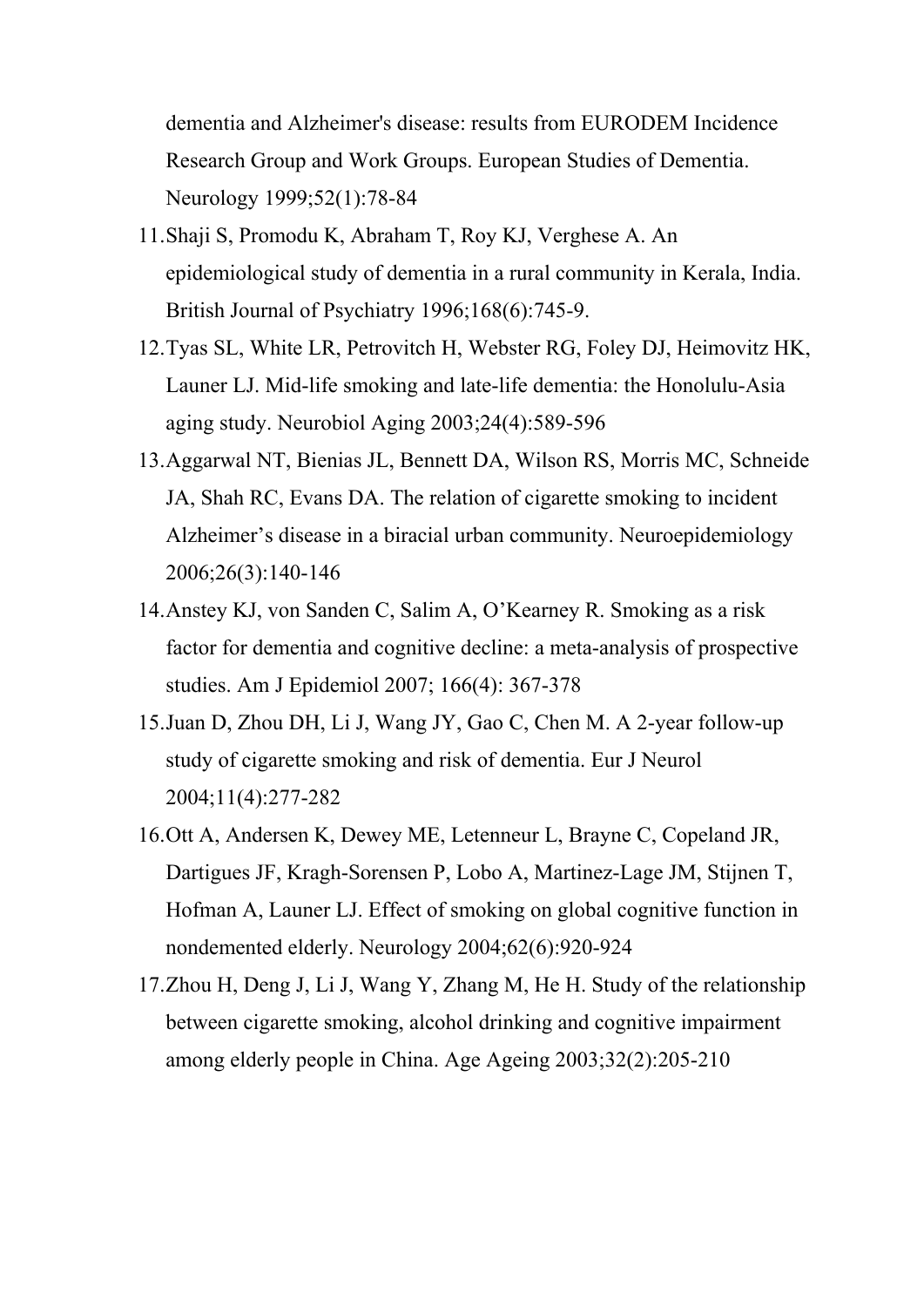## **Wpływ palenia tytoniu na stan zdrowia dzieci i młodzieży Prof. dr hab. med. Jerzy Stańczyk**

piśmiennictwo u autora

# **Palenie papierosów – profilaktyka i leczenie w praktyce lekarza rodzinnego dr n. med Artur Mierzecki**

- 1. A clinical practice guideline for treating tobacco use and dependence (A US Public Health Service Report). JAMA 2000;**283**:3244-54.
- 2. First WHO European Recommendations on the Treatment of Tobacco Dependence, WHO, Copenhagen, 2001 [wersja w formie elektronicznej].
- 3. Jabłońska-Chmielewska A, Kolano E. Nikotynizm w świadomości laików i lekarzy. Zdr Pub 2005;**115**:497-501.
- 4. Jorenby DE i wsp. Efficacy of varenicline, an α4β2 nicotinic acetylcholine receptor partial agonist, vs placebo or sustained-release bupropion for smoking cessation. A randomized controlled trial. JAMA 2006;**296**:56-63.
- 5. Lancaster T. i wsp. Effectiveness of interwentions to help people stop smoking: findings from the Cochrane Library. BMJ 2000;**321**:355-8.
- 6. Łuczak JR. Karta Lekarzy Rodzinnych. Lek Rodz 1999;**1**:6-7.
- 7. Mierzecki A, Gąsiorowski J, Pilawska H. Family doctor and health promotion – Polish experience and perspectives. Eur J Gen Pract 2000;**6**:57-61.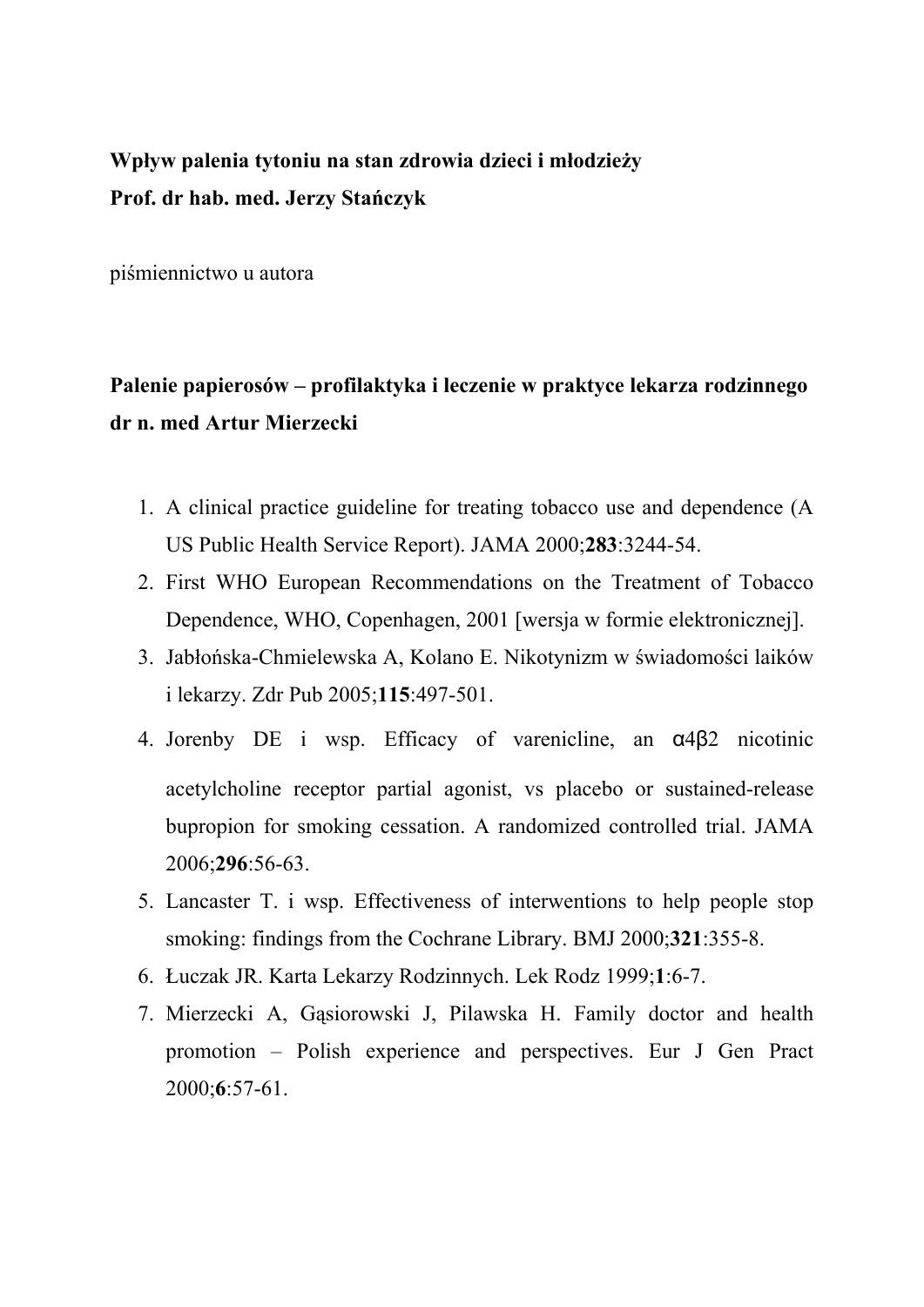- 8. Mierzecki A, Godycki-Ćwirko M (red). Zagadnienia profilaktyki i promocji zdrowia. Podręcznik metodyczny dla nauczycieli lekarzy rodzinnych. Aktis: Łódź, 2000.
- 9. Okuyemi KS, Nollen NL, Ahluwalia JS. Interventions to facilitate smoking cessation. Am Fam Physician 2006;74:262-71.
- 10.Raw M, McNeill A, West R. Smoking cessation: evidence based recommendations for the healthcare system. BMJ 1999;**318**:182-5.
- 11.Rustin TA. Assessing nicotine dependence. Am Fam Physician 2000;**62**:579-84.
- 12.Tobacco Advisory Group: Nicotine Addiction in Britain. Royal College of Physicians: London, 2000.
- 13.Zatoński W. Leczenie uzależnionych od tytoniu, Centrum Onkologii Instytut im. M. Skłodowskiej-Curie: Warszawa, 1998.
- 14.Zatoński W. Leczenie zespołu uzależnienia od tytoniu jest obowiązkiem lekarza. Medipress 2000;**7**(Sup):3-5.

#### **Dr n. hum. Barbara Bętkowska-Korpała**

#### **Prof. dr hab. Józef Krzysztof Gierowski**

#### **Rola psychoterapii w leczeniu zespołu uzależnienia od tytoniu**

1. Backer de G, Ambrosioni E, Borch-Johnsen K, Brotons C, Cifkova R, Dallongeville J, Ebrahim S, Faergeman O, Graham I, Mancia G, Cats VM, Orth-Gomer K, Perk J, Pyorala K, Rodicio JL, Sans S, Sansoy V, Sechtem U, Silber S, Thomsen T, Wood D; European Society of Cardiology Committee for Practice Guidelines. European guidelines on cardiovascular disease prevention in clinical practice: third joint task force of European and other societies on cardiovascular disease prevention in clinical practice (constituted by representatives of eight societies and by invited experts). Eur J Cardiovasc Prev Rehabil. 2003; 10(4): S1-S10.